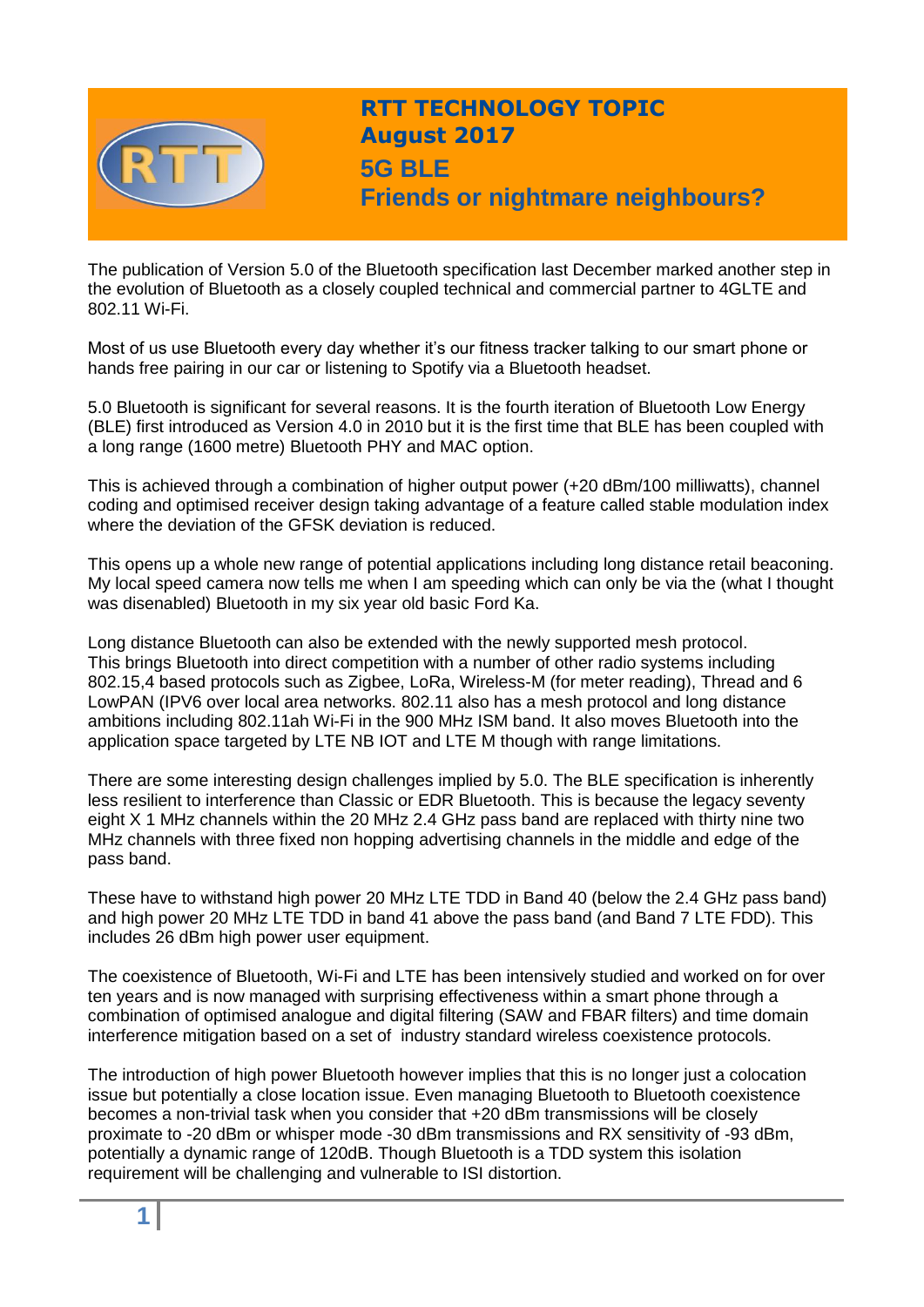More broadly there is a need to consider how '5G Bluetooth' couples technically and commercially with 5G including 5G IOT, the subject of this month's technology topic.

#### **Read on**

Superficially it might be considered that Bluetooth and indeed all 2.4 GHz ISM based systems would not need to be considered within the 5G standards and product definition process. After all much of the implementation focus is on Ka band at 26 GHz or 28 GHz.

However as we have seen with LTE-U, mission creep is a reality and the temptation to take over ISM spectrum is always a tempting prospect.

This is particularly true when you consider the recent FCC Notice of Inquiry into repurposing of spectrum adjacent to the 5GHz ISM band (the reallocation of 5.925-6.425 GHz spectrum) and the addition of substantial spectrum to the [60 GHz unlicensed band.](http://www.rttonline.com/tt/TT2017_002.pdf)

Arguably the ISM band at 2.4 GHz is so crowded that it will become increasingly unusable though people (including us) have been saying that for years and somehow it continues to work most of the time.

And as we pointed out in our introduction, the 2.4 GHz band is book ended by Band 40, Band 41 and Band 7. Sprint for example have stated an ambition (backed by closely managed demonstrations) to implement Gigabit LTE based on three 20 MHz aggregated channels at 'low band' (800 MHz) 'mid band' (1900 MHz) and 'high band' (Band 41).

Pragmatically it seems more than likely that 5G will become part of many mobile operators future refarming plans for sub 3GHz spectrum including Band 40 and Band 41. LTE for example has muscled out power inefficient 3G despite operator and vendor reluctance to write down hardware that is in some cases only a few years old.

It is also likely that there will be a requirement to deliver high power 5G user equipment including one watt and three watt handsets for public protection and disaster relief, scaling networks such as FirstNet and BT EE Emergency Services Networks (ESN) to higher bandwidth higher frequency shorter wavelength spectrum.

When you consider that existing LTE user equipment specified with a maximum output power of+23 dBm has a peak to envelope power envelope of at least +33 dBm then it seems obvious that there are likely to be significant coexistence issues between 5G sub 3 GHz radio systems and 2.4 GHz ISM including 5.0 Bluetooth and Wi-Fi in all its alphabetical glory.

It is also quite possible that the Bluetooth SIG could have ambitions to scale future standards (6.0 and beyond) into the 5 GHz and 60 GHz bands. As pointed out in previous technology topics, the extended 60 GHz ISM band will be immediately spectrally proximate to the proposed 5G E band duplex at 71 to 76 GHz and 81 to 86 GHz.

This would suggest a need to qualify the proposed modulation waveform candidates in terms of coexistence with existing and potential future ISM radio systems including Bluetooth.

It also seems myopic not to consider Bluetooth as a closely coupled partner in 5G wide area, local area, personal area and IOT vertical market use cases.

As always it is often worth stepping back and considering who is likely to move into the house next door and what they might do there. 5G is the real estate equivalent of moving into a bungalow and building a block of high rise flats clad in combustible insulation and having regular all night parties.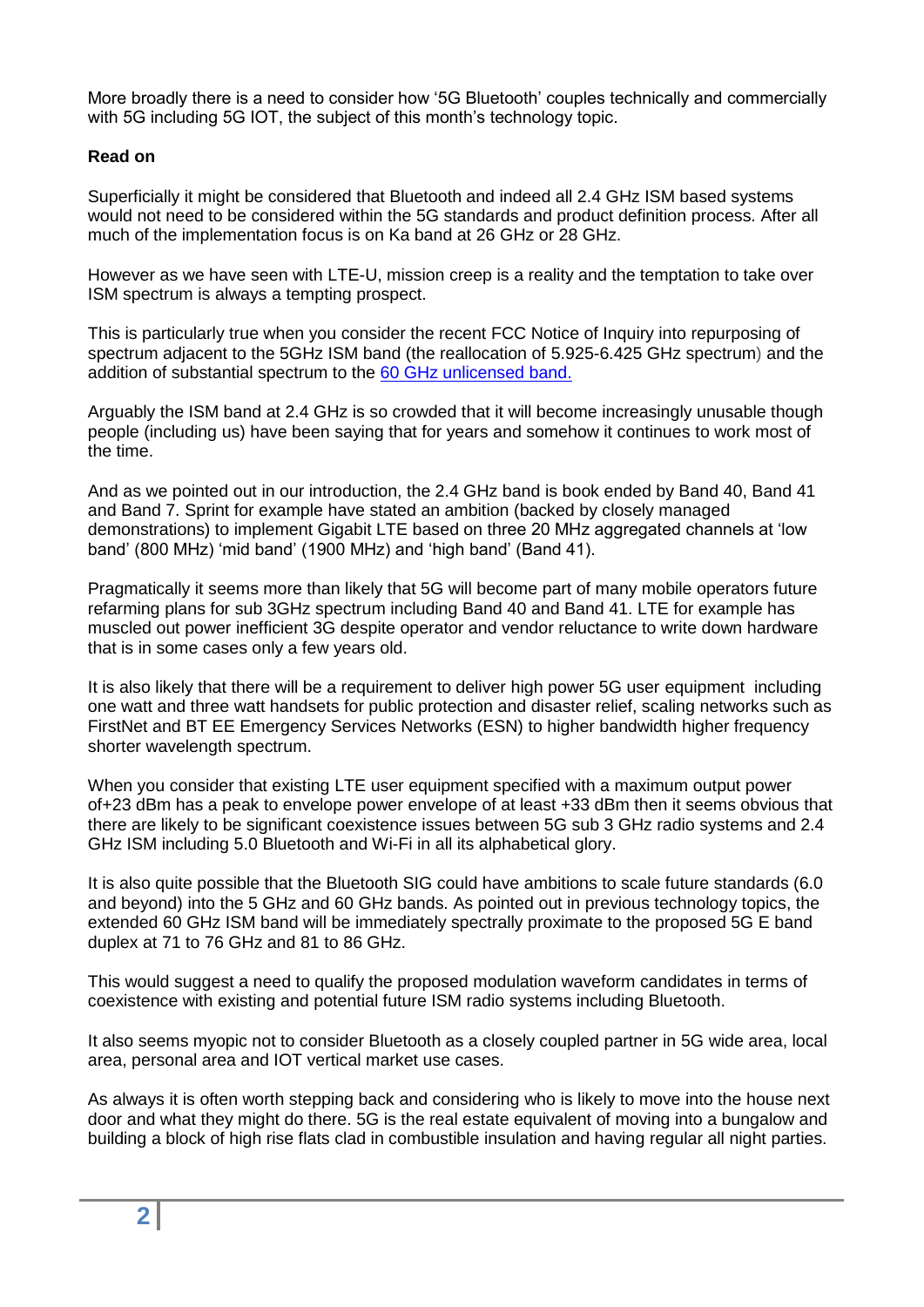The answer is usually a combination of fences and hedges and trees, the real estate equivalent of protection ratios.

5.0 Bluetooth and 5G could potentially be happy neighbours but some thought needs to be applied to how they will live together and create mutual added value.

# **Ends**

**Learn more about these topics -** resources for 5G engineering, marketing and policy teams

#### **[5G and Satellite Workshop-](http://www.rttonline.com/documents/5G%20and%20Satellite%20Version%203.4.compressed.pdf) Sydney and Singapore**

We are delighted to be working again with Niche Markets Asia presenting a 5G and satellite and local area connectivity workshop in Sydney on Monday and Tuesday 30 and 31 October. We will also be speaking at Radcomms 2017, the leading spectrum management conference organised by the Australian Communications and Media Authority (ACMA) on Tuesday and Wednesday 1 and 2 November and then running the two day workshop in Singapore on Monday and Tuesday 6 and 7 November.

#### **More details [here](http://www.rttonline.com/documents/5G%20and%20Satellite%20Version%203.4.compressed.pdf)**

**5G BOOK – [5G Spectrum and Standards –](http://uk.artechhouse.com/5G-Spectrum-and-Standards-P1805.aspx) Geoff Varrall** Published by Artech House

The spectrum, band plan and standards choices for 5G and satellite mobile and fixed broadband, the technology and the economic impact of these choices on the mobile broadband and satellite industry supply chain, operator community and target vertical markets.

£119.00 **[Order a copy here](http://uk.artechhouse.com/5G-Spectrum-and-Standards-P1805.aspx)**

**[Making Telecoms Work](http://eu.wiley.com/WileyCDA/WileyTitle/productCd-1119976413.html) - Geoff Varrall** Published by John Wiley

The technology economics of wireless versus fibre, cable, copper and satellite connectivity and the changing business dynamics of the telecommunications industry.

#### £66.50 **[Order a copy here](http://eu.wiley.com/WileyCDA/WileyTitle/productCd-1119976413.html)**

RTT, The Mobile World and Policy Tracker are working on a new book project on 5G and Satellite Spectrum and Standards and related regulatory and competition policy issues prior to WRC 2019. The book will be published by Artech House next year.

If you are interested in knowing more about this project or are developing products and services that you feel should be included or a regulatory and advocacy position that you feel should be reflected then please e-mail us for more information.

## **[geoff@rttonline.com](mailto:geoff@rttonline.com)**

## **About RTT Technology Topics**

RTT Technology Topics reflect areas of research that we are presently working on. We aim to introduce new terminology and new ideas to help inform present and future technology,